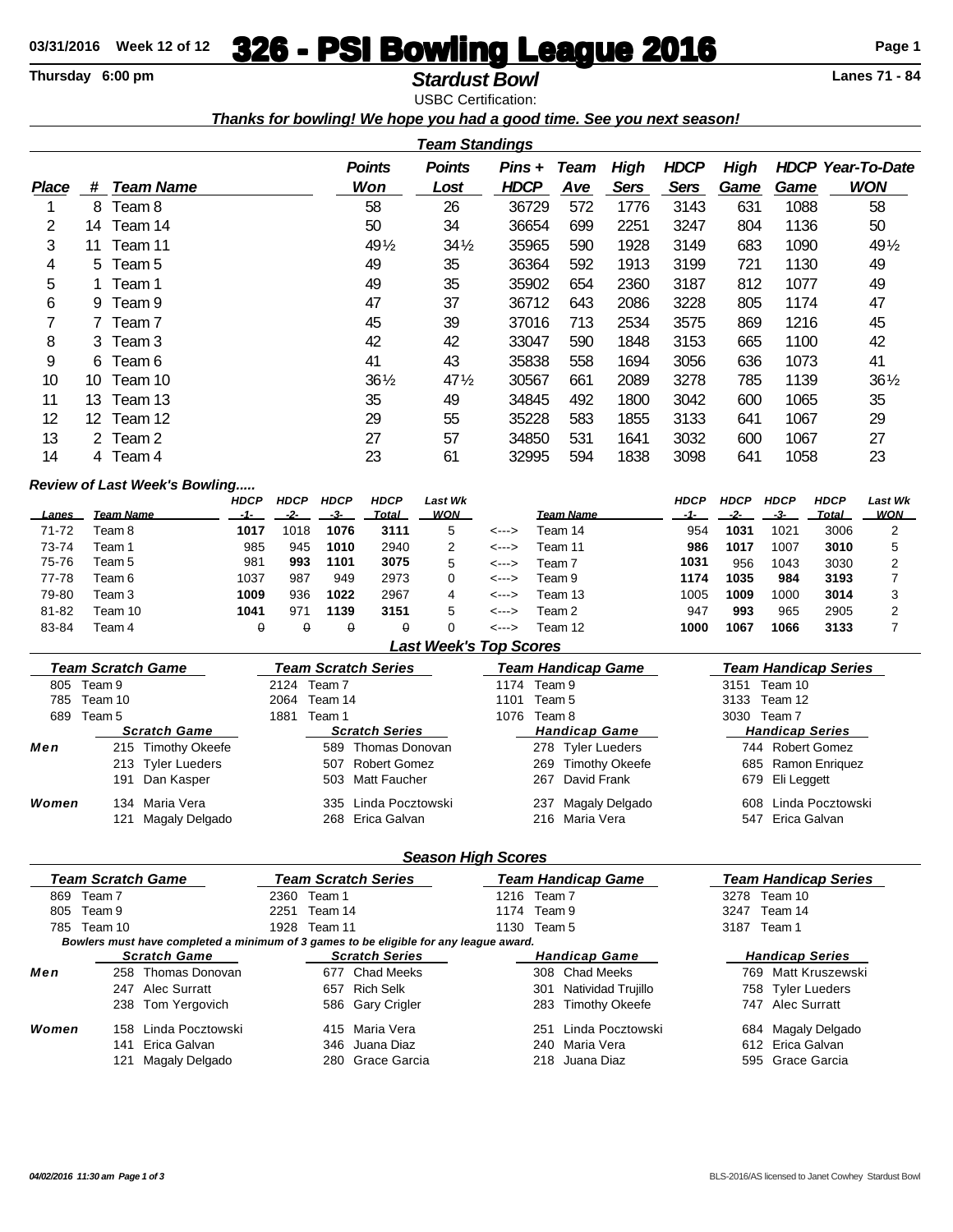**03/31/2016 Week 12 of 12 326 - PSI Bowling League 2016 Page 2**

|              |                          |            |             | <b>Team Rosters</b> |    |      |       |       |             |     |     |                                                      |                            |
|--------------|--------------------------|------------|-------------|---------------------|----|------|-------|-------|-------------|-----|-----|------------------------------------------------------|----------------------------|
| ID#          | <b>Name</b>              | <u>Ave</u> | <b>HDCP</b> | <b>Pins Gms</b>     |    | -1-  | $-2-$ | $-3-$ |             |     |     | <b>High High HDCP</b><br><b>Total Game Sers Game</b> | <b>HDCP</b><br><b>Sers</b> |
| $1 - Team 1$ |                          |            |             |                     |    |      |       |       |             |     |     |                                                      |                            |
| 1            | Frank Tajak              | 124        | 77          | 2997                | 24 | a114 | a114  | a114  | 342         | 172 | 462 | 230                                                  | 642                        |
| 2            | Kevin Leparski           | 130        | 72          | 3533                | 27 | a120 | a120  | a120  | 360         | 188 | 514 | 263                                                  | 739                        |
| 3            | Dan Kasper               | 169        | 36          | 3043                | 18 | 191  | 158   | 145   | 494         | 210 | 572 | 252                                                  | 698                        |
| 4            | Tony Junta               | 117        | 83          | 3064                | 26 | 117  | 117   | 151   | 385         | 151 | 387 | 235                                                  | 658                        |
| 67           | <b>Patrick Stockwell</b> | 114        | 86          | 4137                | 36 | 90   | 83    | 127   | 300         | 150 | 388 | 242                                                  | 662                        |
| 40           | <b>Rich Selk</b>         | 212        | 0           | 1274                | 6  |      |       |       | 0           | 222 | 657 | 226                                                  | 669                        |
| 2 - Team 2   |                          |            |             |                     |    |      |       |       |             |     |     |                                                      |                            |
| 39           | Jorge Vanegas            | 124        | 77          | 3615                | 29 | 126  | 132   | 105   | 363         | 165 | 460 | 243                                                  | 700                        |
| 82           | Erica Galvan             | 105        | 94          | 3476                | 33 | 72   | 106   | 90    | 268         | 141 | 336 | 234                                                  | 612                        |
| 95           | <b>Steve Shaffer</b>     | 125        | 76          | 4134                | 33 | 128  | 134   | 149   | 411         | 154 | 420 | 233                                                  | 666                        |
| 79           | Hani Elayan              | 81         | 116         | 486                 | 6  | a71  | a71   | a71   | 213         | 99  | 261 | 209                                                  | 591                        |
| 92           | Genaro Garcia            | 96         | 102         | 288                 | 3  | a86  | a86   | a86   | 258         | 119 | 288 | 221                                                  | 594                        |
| 3 - Team 3   |                          |            |             |                     |    |      |       |       |             |     |     |                                                      |                            |
| 11           | Victor Palayo            | 127        | 74          | 4191                | 33 | 128  | 109   | 149   | 386         | 183 | 493 | 266                                                  | 736                        |
| 81           | <b>Gary Crigler</b>      | 166        | 39          | 4003                | 24 | 180  | 132   | 146   | 458         | 210 | 586 | 250                                                  | 706                        |
| 75           | <b>Thomas Ramirez</b>    | 88         | 109         | 265                 | 3  |      |       |       | 0           | 108 | 265 | 217                                                  | 592                        |
| 80           | Juana Diaz               | 96         | 102         | 1730                | 18 | a86  | a86   | a86   | 258         | 133 | 346 | 218                                                  | 601                        |
| 78           | Jose Duenas              | 113        | 87          | 2388                | 21 | a103 | a103  | a103  | 309         | 158 | 374 | 242                                                  | 632                        |
| 83           | Magaly Delgado           | 83         | 114         | 2495                | 30 | 95   | 89    | 121   | 305         | 121 | 306 | 245                                                  | 684                        |
| 4 - Team 4   |                          |            |             |                     |    |      |       |       |             |     |     |                                                      |                            |
| 69           | <b>VACANT</b>            | 120        | 81          | 0                   | 0  | a110 | a110  | a110  | 330         | 0   | 0   |                                                      |                            |
| 18           | <b>Ruben Ruiz</b>        | 133        | 69          | 4404                | 33 | 123  | 105   | 135   | 363         | 182 | 439 | 253                                                  | 650                        |
| 53           | Carmen Villegas          | 93         | 105         | 1691                | 18 | a83  | a83   | a83   | 249         | 113 | 307 | 217                                                  | 619                        |
| 84           | Christian Sandoval       | 116        | 84          | 3146                | 27 | a106 | a106  | a106  | 318         | 172 | 437 | 261                                                  | 704                        |
| 88           | William Dickinson        | 132        | 70          | 3567                | 27 | a122 | a122  | a122  | 366         | 192 | 467 | 264                                                  | 710                        |
| 5 - Team 5   |                          |            |             |                     |    |      |       |       |             |     |     |                                                      |                            |
| 94           | Eli Leggett              | 125        | 76          | 4519                | 36 | 157  | 133   | 155   | 445         | 164 | 445 | 245                                                  | 679                        |
| 96           | <b>Ryan Gallagher</b>    | 118        | 82          | 4249                | 36 | 91   | 117   | 151   | 359         | 191 | 414 | 279                                                  | 682                        |
| 97           | <b>Coner Mueth</b>       | 119        | 81          | 3576                | 30 | 87   | 115   | 140   | 342         | 184 | 438 | 266                                                  | 684                        |
| 98           | Linda Pocztowski         | 108        | 91          | 3899                | 36 | 116  | 100   | 119   | 335         | 158 | 409 | 251                                                  | 688                        |
| 102          | <b>Eric Lamberty</b>     | 122        | 79          | 4395                | 36 | 118  | 116   | 124   | 358         | 200 | 494 | 281                                                  | 737                        |
| 6 - Team 6   |                          |            |             |                     |    |      |       |       |             |     |     |                                                      |                            |
|              | 42 Luis Vallle           | 129        | 72          | 4645                | 36 | 158  | 86    | 138   | 382         | 179 | 475 | 255                                                  | 703                        |
| 103          | Grace Garcia             | 87         | 110         | 526                 | 6  | a77  | a77   | a77   | 231         | 104 | 280 | 209                                                  | 595                        |
| 104          | <b>Edwin Garcia</b>      | 122        | 79          | 4397                | 36 | 144  | 108   | 100   | 352         | 167 | 446 | 247                                                  | 686                        |
| 8            | Cesar Mamahua            | 95         | 103         | 572                 | 6  | a85  | a85   | a85   | 255         | 143 | 304 | 241                                                  | 598                        |
| 105          | David Frank              | 125        | 76          | 4530                | 36 | 132  | 190   | 108   | 430         | 190 | 445 | 270                                                  | 688                        |
| 7 - Team 7   |                          |            |             |                     |    |      |       |       |             |     |     |                                                      |                            |
|              | 34 Misael Villareal      | 145        | 58          | 4787                | 33 | a135 | a135  | a135  | 405         | 179 | 479 | 239                                                  | 671                        |
| 106          | <b>Chad Meeks</b>        | 143        | 60          | 4304                | 30 | a133 | a133  | a133  | 399         | 236 | 677 | 308                                                  | 893                        |
| 33           | Geoffrey Roden           | 140        | 63          | 4226                | 30 | 159  | 121   | 152   | 432         | 174 | 474 | 246                                                  | 675                        |
| 31           | Matt Kruszewski          | 128        | 73          | 4226                | 33 | 125  | 127   | 133   | 385         | 173 | 499 | 265                                                  | 769                        |
| 35           | Matt Faucher             | 157        | 47          | 5187                | 33 | 177  | 138   | 188   | 503         | 200 | 539 | 251                                                  | 692                        |
| 8 - Team 8   |                          |            |             |                     |    |      |       |       |             |     |     |                                                      |                            |
| 107          | David Solis              | 139        | 63          | 5012                | 36 | 143  | 123   | 172   | 438         | 186 | 490 | 259                                                  | 688                        |
| 108          | <b>Steve Erich</b>       | 124        | 77          | 4483                | 36 | 108  | 101   | 150   | 359         | 194 | 453 | 276                                                  | 699                        |
| 51           | <b>Tomas Ramirez</b>     | 104        | 95          | 314                 | 3  |      |       |       | $\mathbf 0$ | 115 | 314 | 210                                                  | 599                        |
| 109          | <b>Byron Martinez</b>    | 99         | 99          | 3599                | 36 | 90   | 100   | 109   | 299         | 135 | 373 | 242                                                  | 697                        |
| 70           | Christian Aldana         | 106        | 93          | 3189                | 30 | 118  | 137   | 134   | 389         | 145 | 389 | 246                                                  | 677                        |
| 16           | Yvonne Garcia            | 89         | 108         | 2675                | 30 | 113  | 112   | 66    | 291         | 139 | 323 | 250                                                  | 650                        |